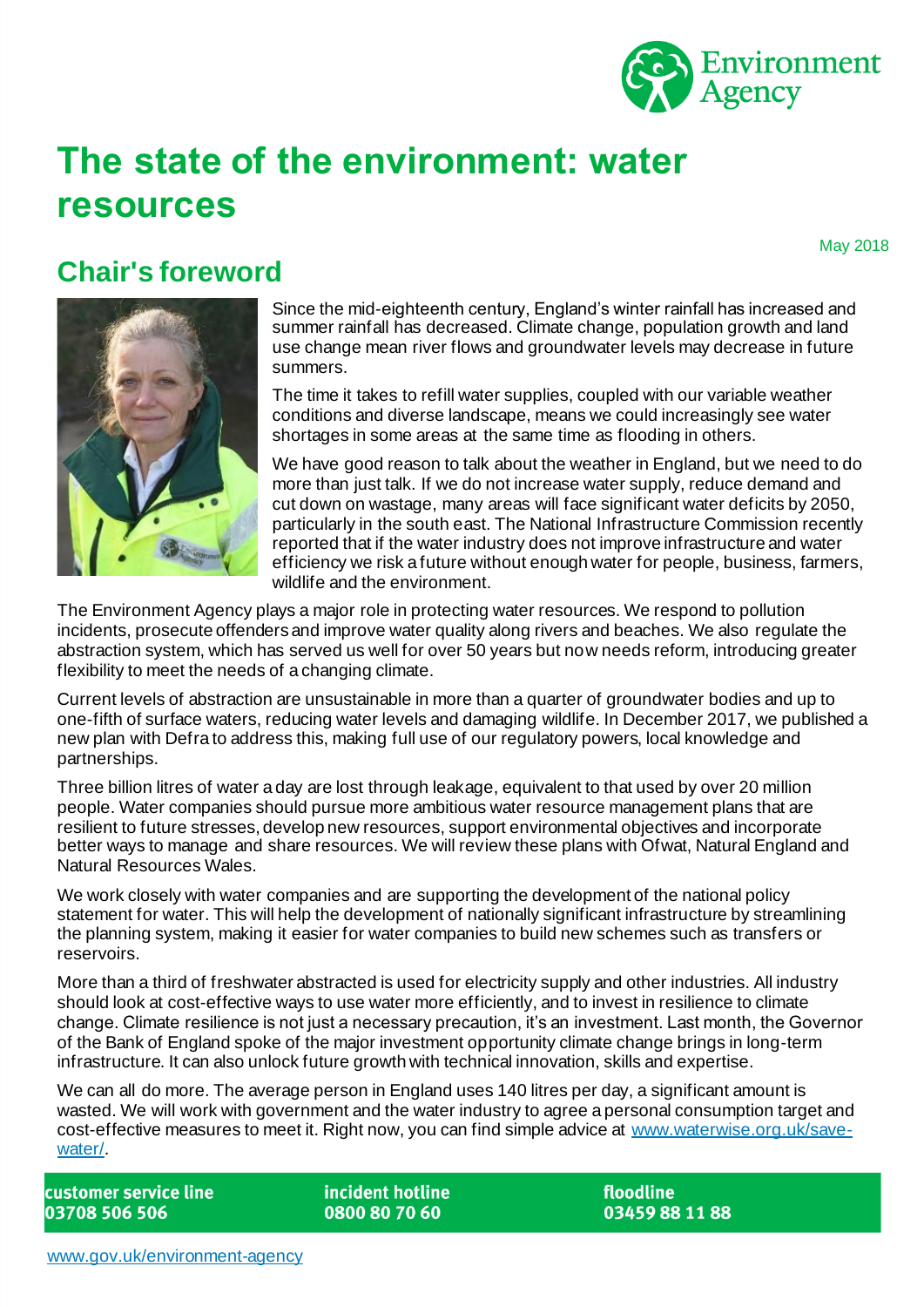Thank you to my colleagues for this overview of England's water resources in 2018. By understanding the current state of the environment, we enrich the debates about how to best nurture it in the future.

At the time of writing it is nearly summer, I hope everyone gets enough rain to water the garden this year, but also enough sunshine to go outside and enjoy it.

Emma Howard Boyd, Chair of the Environment Agency

### **Key findings**

- Impacts of pressures on water resources are evident and will increase with a growing population, changing climate and changes to how we use land.
- Abstraction, drainage and altered water levels are major causes of damage to wetlands.
- In 2017, abstraction from around 28% of groundwater bodies and up to 18% of surface waters was at higher than sustainable levels.
- In 2016, unsustainable abstraction prevented at least 6% and possibly up to 15% of river water bodies from meeting good ecological status or potential.
- Winter rainfall has increased since the mid-18th century; summer rainfall has decreased slightly over the same period.
- High winter river flows have increased over the past 30 years, with a subsequent increase in the frequency and magnitude of flooding.
- There is no clear trend in droughts, but summer river flows and groundwater levels may decrease in the future.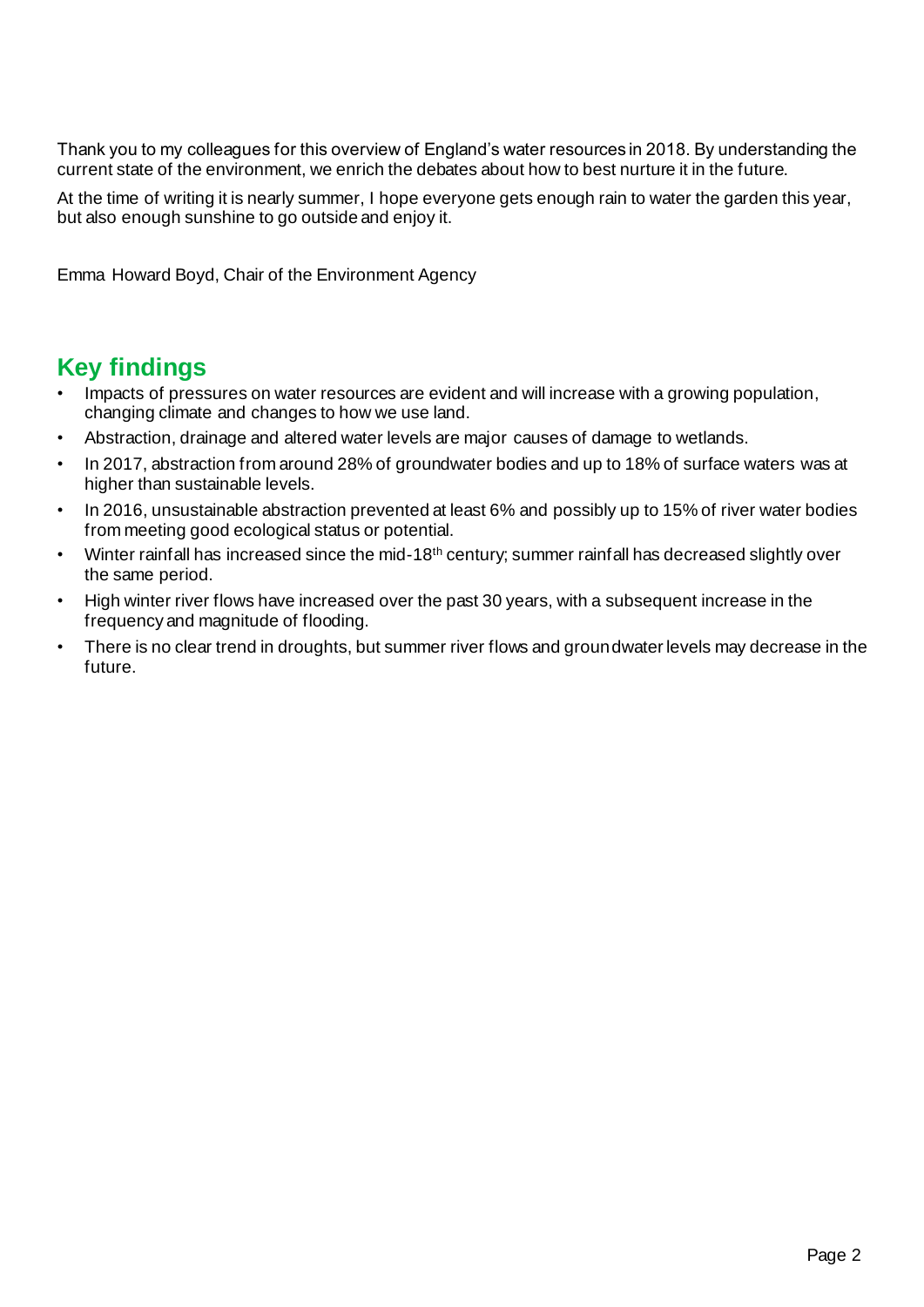# **Water resources in England**

Water resources management is about balancing the abstraction of water for people to use against the requirements of the natural environment. Water is taken from rivers, lakes, reservoirs, estuaries and groundwater for a wide range of uses. In England, almost 9,500 billion litres of freshwater were abstracted in 2016. That is enough to cover Greater London in nearly 6 metres of water, around the height of a 2 storey house from ground to eaves. Water is neither lost nor gained during its journey through the water cycle. However, the point where it is returned to the water environment can be a long way downstream of the abstraction point or even straight into the sea. Water is a key element of our natural capital - the elements of the natural environment which provide valuable goods and services to people<sup>1</sup> (figure 1).<sup>2</sup>



# **State and trends**

#### **Effective rainfall**

Nearly half of all rainfall is lost by evapotranspiration. Evapotranspiration is water leaving the land surface via uptake by plants or by evaporating. The remaining water runs off into rivers and streams or percolates into groundwater. This amount remaining is known as effective rainfall. Effective rainfall varies across England, from more than 2,500mm per year in the Lake District to less than 200mm in parts of eastern England.

Average annual rainfall in England has not changed since records began in the 18th century. <sup>3</sup> This is not the case for seasonal rainfall (figure 2). There has been an increase in winter rainfall and a slightly smaller reduction in summer



<sup>1</sup> Natural Capital Committee definition [\(www.gov.uk/government/collections/natural-capital-committee-documents](http://www.gov.uk/government/collections/natural-capital-committee-documents)). <sup>2</sup> All monetary values in figure 1 are from the Office for National Statistics - ONS (2017). Statistical bulletin: UK natural capital: ecosystem accounts for freshwater, farmland and woodland [\(www.ons.gov.uk/economy/environmentalaccounts/bulletins/uknaturalcapital/landandhabitatecosystemaccounts#ecos](http://www.ons.gov.uk/economy/environmentalaccounts/bulletins/uknaturalcapital/landandhabitatecosystemaccounts#ecosystem-accounts-for-freshwater)

[ystem-accounts-for-freshwater](http://www.ons.gov.uk/economy/environmentalaccounts/bulletins/uknaturalcapital/landandhabitatecosystemaccounts#ecosystem-accounts-for-freshwater)). <sup>3</sup> Watts, G. and Anderson, M. (eds). (2016) Water climate change impacts report card 2016. Living With

Environmental Change [\(https://nerc.ukri.org/research/partnerships/ride/lwec/report-cards/water/](https://nerc.ukri.org/research/partnerships/ride/lwec/report-cards/water/)).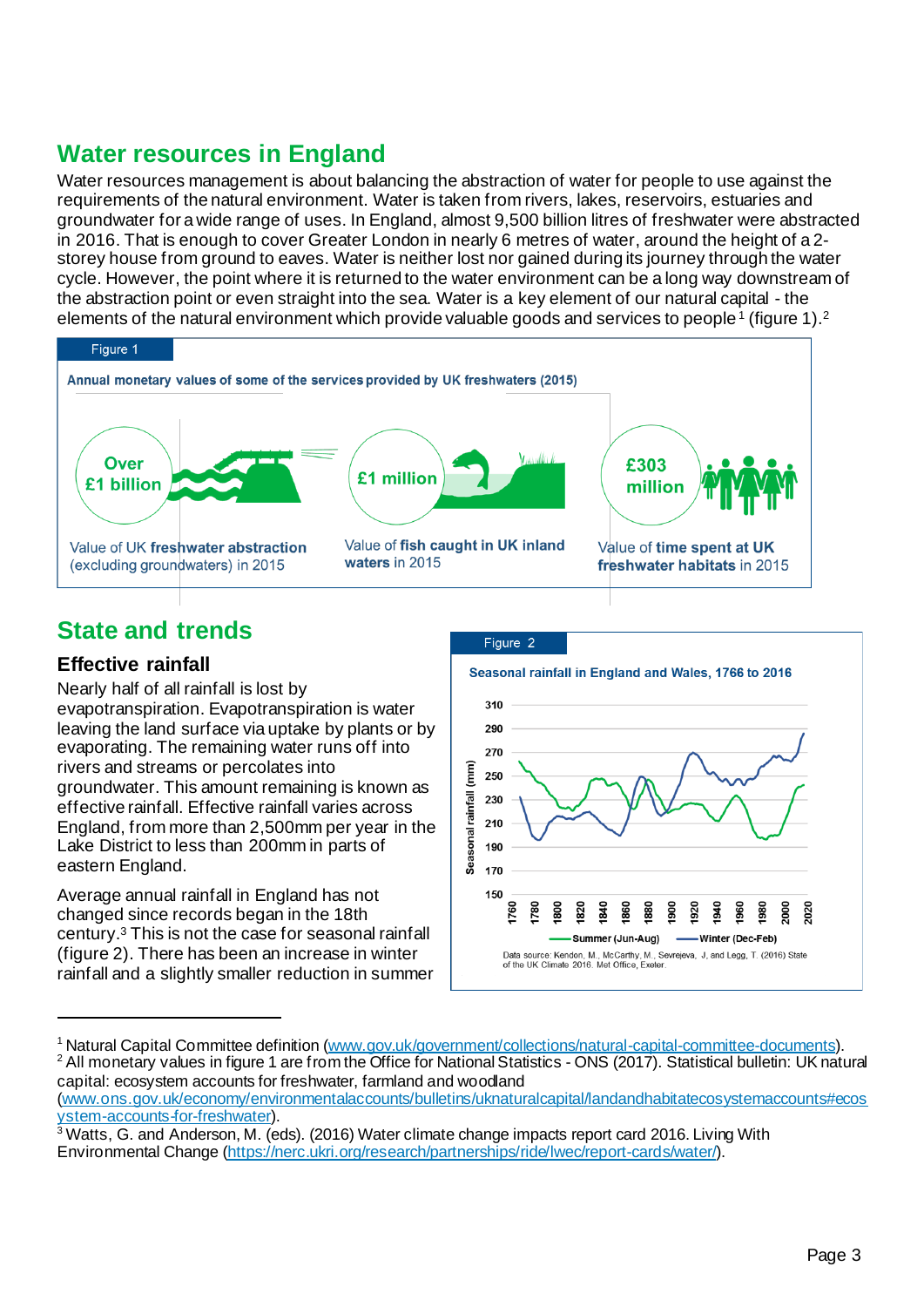rainfall. However, a recent run of wet summers makes the summer trend more difficult to interpret. 4

Drought can develop during periods of unusually low rainfall, particularly where there is a succession of dry winters. <sup>5</sup> There is no clear trend in the frequency or intensity of droughts. <sup>3</sup> Drought and water scarcity have been of increasing public concern over recent decades. 6

The consequences of drought for society, the environment and the economy can be severe. Extreme drought would lead to increased pressure on health services and reductions in power generation and agriculture production. Farmers might lose money through crop damage or animal disease and deaths, as well as having to pay extra for access to water.

Human health impacts of drought<sup>7,8</sup> include:

- increased incidence of waterborne diseases such as diarrhoea and gastroenteritis as a result of reduced water for cleaning, sanitation and personal hygiene
- respiratory difficulties caused by reduced air quality from the accumulation of dust, pollen and pollutants that would normally be washed away by rain
- mental health problems caused by stress and anxiety

The environmental impacts of drought include:

- reduced water levels, surface run-off and river flows, which can lead to reduced sediment transport, increased soil desiccation and erosion
- changes in water temperature and nutrient concentrations

The effects on plants and wildlife are wide-ranging and include:

- increased risk of eutrophication excess nutrient concentrations in water bodies leading to algal blooms and imbalance of ecosystems
- disruption to the breeding cycles of fish, birds and amphibians
- fish kills
- tree and other plant deaths

Additional abstraction is sometimes permitted during a drought, adding to the pressure on the natural environment.

#### **River flows**

Trends in river flows and groundwater tell us about changes in the long term reliability of water for people and the environment. Very high river flows also help us to understand the level of short-term flood risk. There is a good historical record of river flows in England. Long term changes can be reliably assessed

<sup>4</sup> Kendon, M., McCarthy, M., Sevrejeva, J, and Legg, T. (2016). State of the UK Climate 2016. Met Office, Exeter. [\(www.metoffice.gov.uk/climate/uk/about/state-of-climate](http://www.metoffice.gov.uk/climate/uk/about/state-of-climate)).

<sup>&</sup>lt;sup>5</sup> Droughts are a naturally occurring event characterised by below average environmental water levels, relative to the normal conditions of a specific area. See Van Loon, A.F. and others (2016). Drought in the Anthropocene. Nature Geoscience. 9: 89-91. [\(http://www.nature.com/articles/ngeo2646](http://www.nature.com/articles/ngeo2646)).

<sup>&</sup>lt;sup>6</sup> Cook, C. (2016). Drought planning as a proxy for water security in England. Current Opinion in Environmental Sustainability 21: 65-69. [\(https://doi.org/10.1016/j.cosust.2016.11.005\)](https://doi.org/10.1016/j.cosust.2016.11.005).

 $7$  Stanke, C. and others (2013). Health effects of drought: a systematic review of the evidence. PLoS Currents Disasters 5: ecurrents.dis.7a2cee9e980f91ad7697b570bcc4b004. [\(http://currents.plos.org/disasters/article/dis-13-](http://currents.plos.org/disasters/article/dis-13-0001-health-effects-of-drought-a-systematic-review-of-the-evidence/) [0001-health-effects-of-drought-a-systematic-review-of-the-evidence/](http://currents.plos.org/disasters/article/dis-13-0001-health-effects-of-drought-a-systematic-review-of-the-evidence/)).

<sup>&</sup>lt;sup>8</sup> Bifulco, M. Ranieri, R (2017). Impact of drought on human health. European Journal of Internal Medicine 46, e9-e1. [\(https://doi.org/10.1016/j.ejim.2017.08.009](https://doi.org/10.1016/j.ejim.2017.08.009)).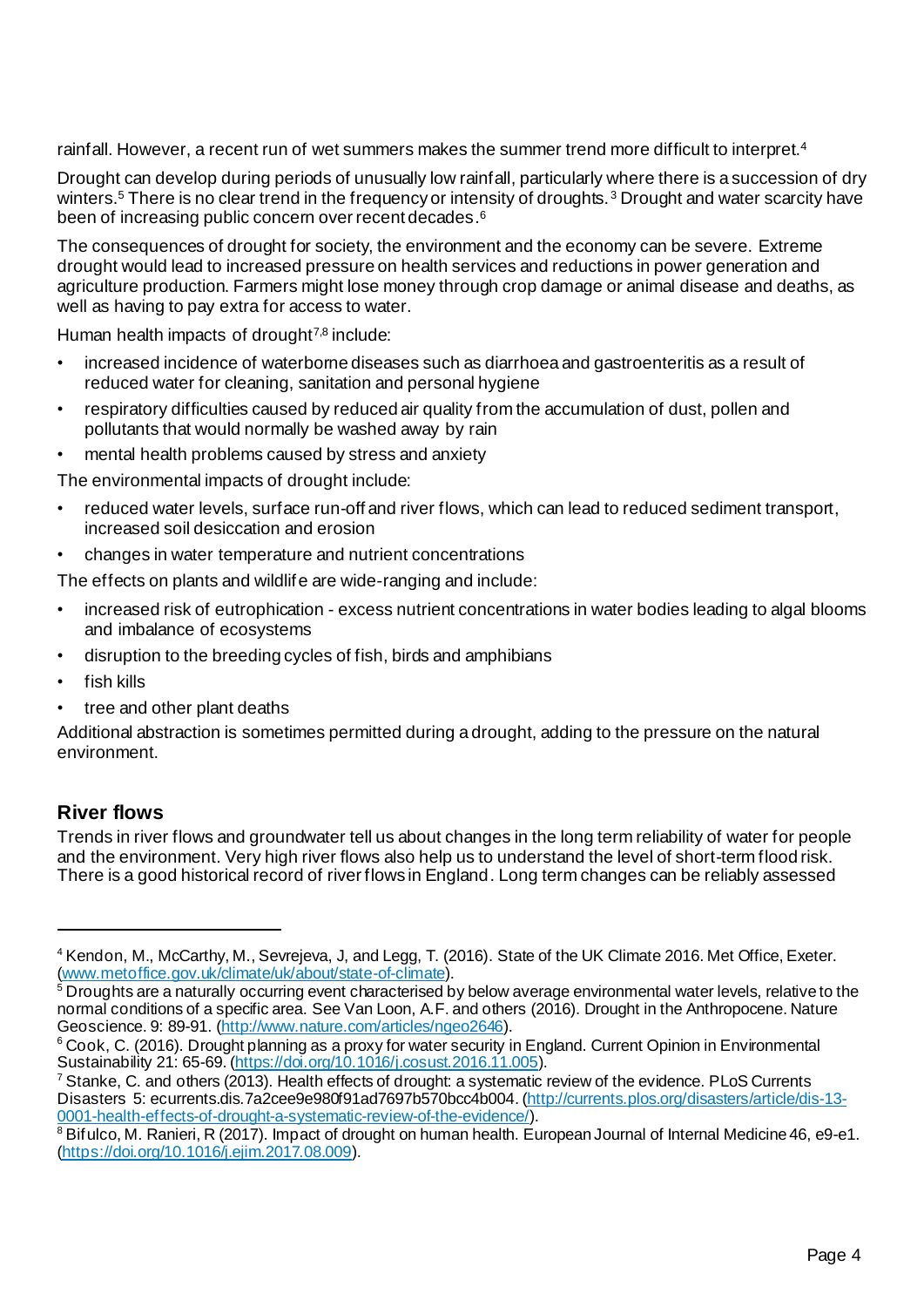going back as far as 1960 when the majority of records began.<sup>9</sup> However, human activities such as abstraction and discharges affect the records in many catchments and so care is needed in interpreting long term trends. Available data suggests that:<sup>3</sup>

- since the 1960s annual river flows have increased in parts of the north and west, but not in the south and east
- over the past 50 years, winter flows have increased in the upland catchments of the north and west, and autumn flows have increased in central England
- high winter flows have increased over the past 30 years, with an increase in the frequency and size of floods, especially in the north and west
- there is no clear pattern in summer flows
- these changes in river flows have not been attributed to climate change

Abstraction and other changes to river flows are putting pressure on the aquatic environment. In some cases, flows are not sufficient to support a healthy ecology. In 2016 unsustainable abstraction prevented at least 6% and possibly up to 15% of river water bodies from meeting good ecological status or potential.10 Chalk streams are globally important habitats that are often negatively affected by abstraction. Some 75% to 80% of all chalk streams occur in the UK.<sup>11</sup> In 2014, 77% of chalk streams did not meet good ecological status. When a sample of these streams were tested further, abstraction was found to be the primary contributing factor in around a quarter of cases.<sup>12</sup>

#### **Groundwater levels**

Groundwater is a major component of ecologically vital flows to certain rivers and wetlands. Groundwater makes up around 30% of England's drinking water supply.<sup>13</sup> Different regions have different proportions of groundwater in the supply. This varies from around 4% in some regions to 100% in others.<sup>14</sup>

In 2017, abstraction in around 28% of groundwater bodies were not at a sustainable level (known as 'good quantitative status'). There has been little change in this figure in recent years (figure 3). Around 15% of groundwater bodies are at risk of



<sup>9</sup> Hannaford, J. (2013). Observed long-term changes in UK river flow patterns: a review. Living With Environmental Change [\(https://nerc.ukri.org/research/partnerships/ride/lwec/report-cards/water-source02/](https://nerc.ukri.org/research/partnerships/ride/lwec/report-cards/water-source02/)).

 $10$  Ecological status is assigned using biological and physico-chemical test results as well as assessments of the degree to which humans have modified the structure of a water body. Some water bodies are heavily modified and will never reach 'good ecological status', but can instead be assigned 'good ecological potential'.

<sup>&</sup>lt;sup>11</sup> Department for Environment, Food and Rural Affairs (Defra) and Environment Agency (2017). Policy paper: Water abstraction plan: Environment [\(www.gov.uk/government/publications/water-abstraction-plan-2017/water-abstraction](https://www.gov.uk/government/publications/water-abstraction-plan-2017/water-abstraction-plan-environment)[plan-environment](https://www.gov.uk/government/publications/water-abstraction-plan-2017/water-abstraction-plan-environment)).

<sup>&</sup>lt;sup>12</sup> O'Neill, R. and Hughes, K. (2014). The state of England's chalk streams. Woking, Surrey: WWF-UK. [\(www.wwf.org.uk/updates/state-englands-chalk-streams](file:///C:/Users/hsalter/AppData/Local/Microsoft/Windows/Temporary%20Internet%20Files/Content.Outlook/HIBCV5O4/www.wwf.org.uk/updates/state-englands-chalk-streams)).

<sup>&</sup>lt;sup>13</sup> UK Groundwater Forum. undated. FAQs: Is the water in my tap groundwater? [\(www.groundwateruk.org/Is-The-](http://www.groundwateruk.org/Is-The-Water-in-my-tap-groundwater.aspx)[Water-in-my-tap-groundwater.aspx\)](http://www.groundwateruk.org/Is-The-Water-in-my-tap-groundwater.aspx).

<sup>&</sup>lt;sup>14</sup> British Geological Survey, undated. Current UK groundwater use

[<sup>\(</sup>www.bgs.ac.uk/research/groundwater/waterResources/GroundwaterInUK/2015.html](http://www.bgs.ac.uk/research/groundwater/waterResources/GroundwaterInUK/2015.html)).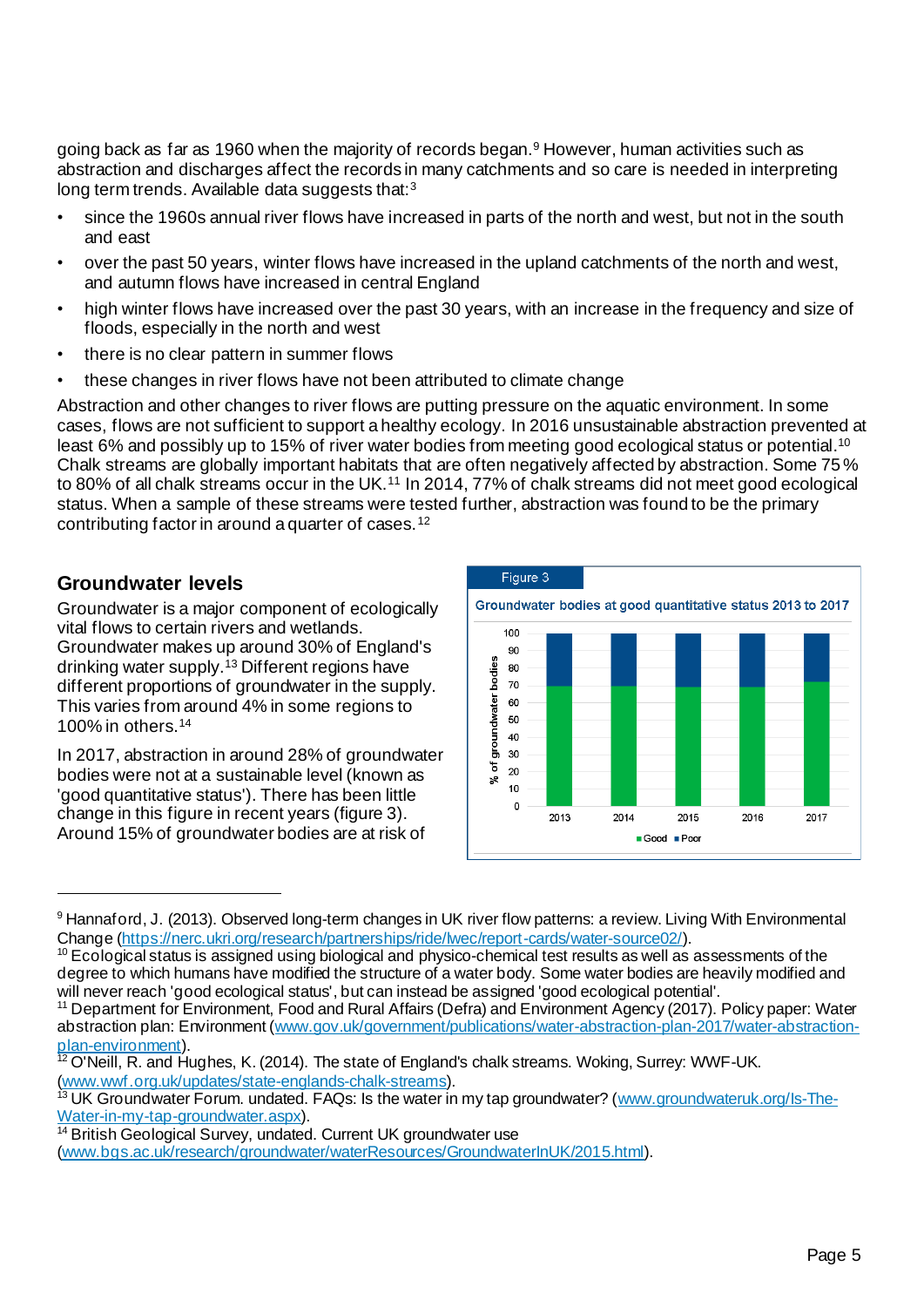deterioration if abstraction continues to increase within licensed quantities. <sup>11</sup>

#### **Water available for abstraction**

Current levels of abstraction often leave little room for possible increases in demand. We determine how much water is available for additional abstraction on a catchment by catchment basis. There are considerable pressures on water resources throughout the country, not just in the drier southeast and eastern areas of England.

There are few parts of the country where additional water is available all the time, after taking existing licences and environmental needs into account (figure 4). This is the case even in areas that are generally thought of as water-rich, such as the northwest and south-west.

We want to end damaging abstraction of water from rivers and groundwater wherever it is cost-effective to do so, as set out in Defra's water abstraction plan. 11

Although good progress has been made, more needs to be done to maintain and further improve the current situation (table 1).



#### **Table 1: Sustainable abstraction in 2017, and ambitions for 2021 and 2027**

| <b>Water body type</b>    | Sustainable for<br>abstraction (% of water<br>bodies) | 2021 target (%) | $2027$ objective <sup>15</sup> (%) |
|---------------------------|-------------------------------------------------------|-----------------|------------------------------------|
| <b>Surface waters</b>     | 82                                                    | 90              | 95                                 |
| <b>Groundwater bodies</b> | 72                                                    |                 | 85                                 |

<sup>&</sup>lt;sup>15</sup> In 2021 the Environment Agency will reclassify water bodies to show where environmental improvements have been made, where improvements are still required before 2027 and where impacts are not yet confirmed. In advance of this reclassification it is not possible to give definitive projections on future improvements.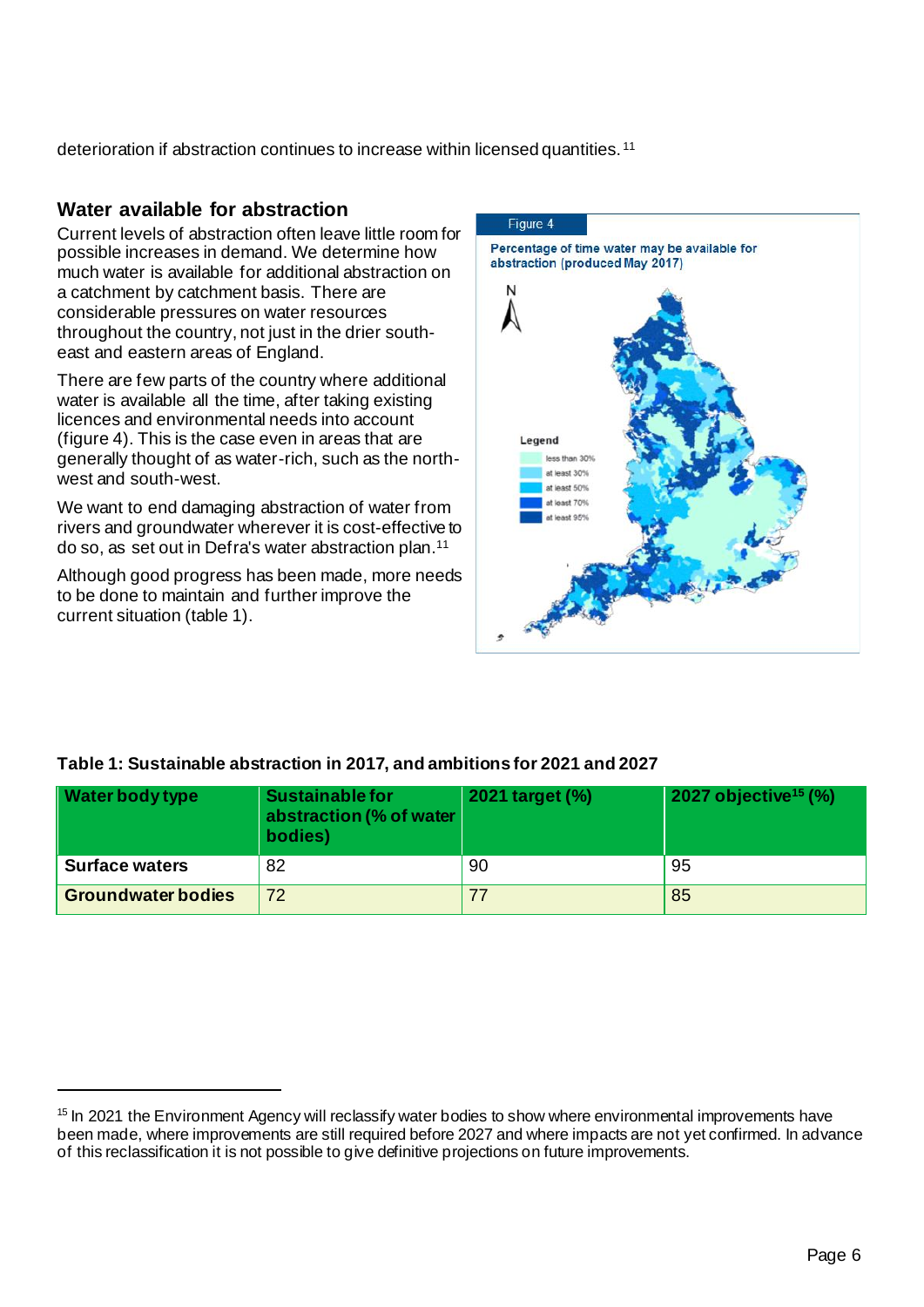#### **Wetland extent and condition**

Wetlands hold vast numbers of plants and animals including rare and protected species. England's wetlands are recognised for their international importance for birds. <sup>16</sup> Wetland areas also provide a huge range of services to society, including flood management, water treatment and carbon capture and storage.<sup>17</sup> Some 90% of wetland area in England has been lost since Roman times<sup>17</sup> (figure 5). Much of this loss has occurred since the industrial revolution.<sup>17</sup>



One of the main causes of loss and poor condition on surviving lowland and upland wetlands is water management. For example, inserting drainage ditches and cutting peat within or around these habitats. Water levels that are too high, low or mismanaged, and excessive surface and groundwater abstraction from underlying aquifers can also damage wetlands.<sup>18</sup> These pressures can alter the availability of water to wildlife and habitats, as well as the water chemistry which can result in changes to wetland type.<sup>19</sup>

<sup>&</sup>lt;sup>16</sup> Natural England (2008). State of the natural environment 2008. Chapter 3. Biodiversity. [\(www.publications.naturalengland.org.uk/publication/31043](http://www.publications.naturalengland.org.uk/publication/31043)).

<sup>&</sup>lt;sup>17</sup> Hume, C. (2008). Wetland Vision Technical Document: overview and reporting of project philosophy and technical approach. The Wetland Vision Partnership [\(http://www.wetlandvision.org.uk/dyndisplay.aspx?d=downloads](http://www.wetlandvision.org.uk/dyndisplay.aspx?d=downloads)). Joint Nature Conservation Committee, undated. Threats to lowland wetland habitats [\(www.jncc.defra.gov.uk/page-](http://www.jncc.defra.gov.uk/page-5856-theme=default)[5856-theme=default](http://www.jncc.defra.gov.uk/page-5856-theme=default)).

<sup>&</sup>lt;sup>19</sup> Mainstone, C. and others (2016). A narrative for conserving freshwater and wetland habitats in England. Natural England Research Reports, NERR064 [\(http://publications.naturalengland.org.uk/publication/6524433387749376](http://publications.naturalengland.org.uk/publication/6524433387749376)).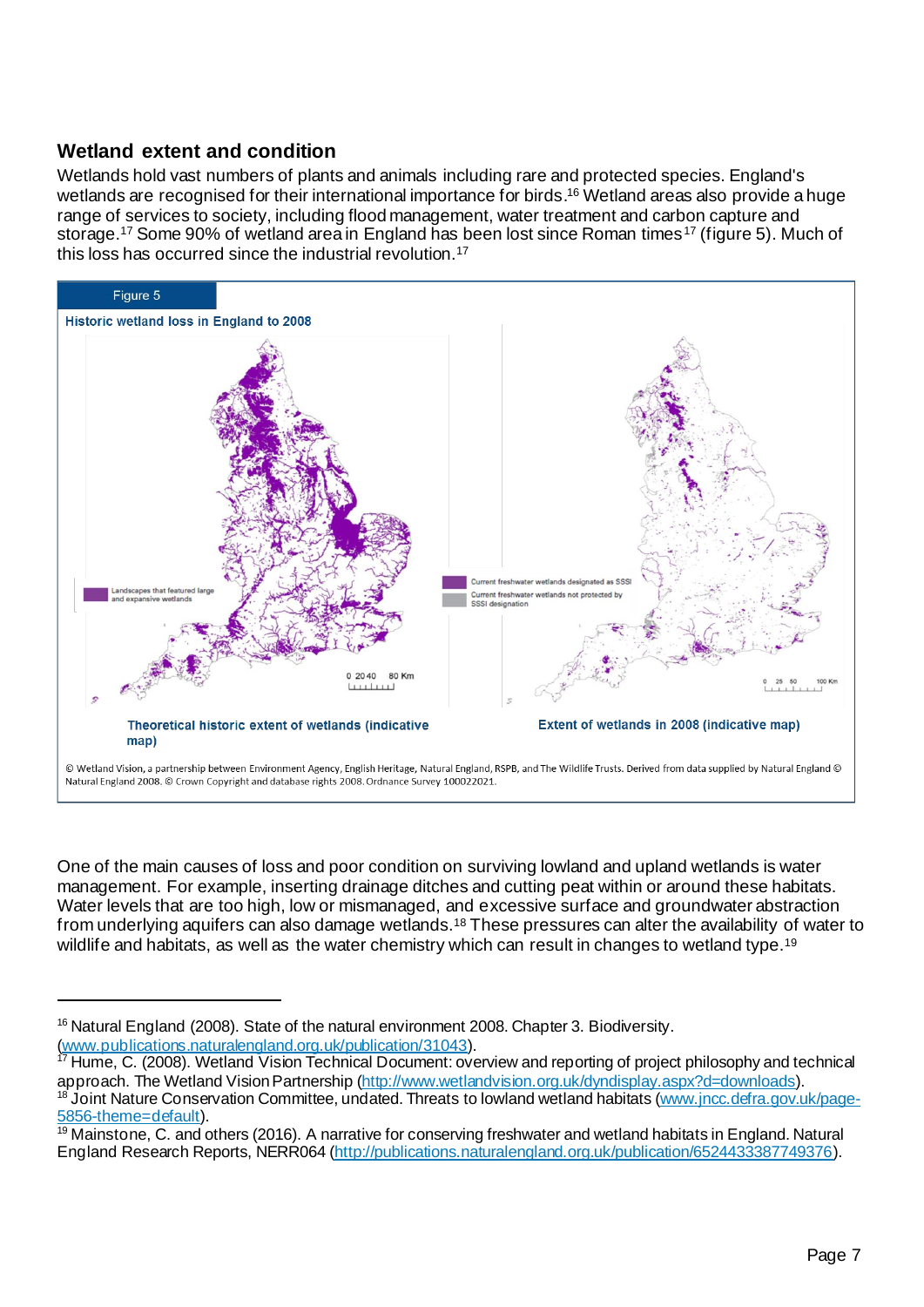For lowland fen, marsh, swamp and bog protected sites, inappropriate water levels account for 3.1% (around 1,100 of 36,000 hectares) remaining in unfavourable or declining condition. In the uplands 0.9% (1,600 of 180,000 hectares) of such habitat area remains unfavourable or declining due to drainage. $^{20}$ 

Many measures have been put in place to address pressures so that protected site habitats are now recovering or favourable. However, over 11% (24,000 out of 205,000 hectares) of fen, marsh, swamp and bog wetland protected habitats remain under threat from changing water levels.

#### **Lakes and ponds**

Lakes and ponds play a critical role in supporting ecosystem services<sup>21</sup> such as:

- intercepting, storing and routing water and nutrients
- transporting and transforming carbon
- supporting biodiversity

Abstraction and drainage can affect the extent, environmental condition and biological assemblages of lakes and ponds.<sup>19</sup> Current assessments show abstraction is not significantly impacting the ecological status of most lakes and ponds. However, we know relatively little about the condition and numbers of ponds in England. Many ponds have been completely lost to drainage and infilling.<sup>17</sup>

### **Current and future pressures**

#### **Abstraction**

Abstraction can alter the natural flow regime. This can be directly for surface water flows, or indirectly through groundwater abstraction depleting groundwater levels and consequently affecting flows to springs, wetlands, lakes and rivers. The natural flow regime can also be changed where rivers have been managed or modified for human activities such as navigation, drainage and water storage. The combination of these pressures also reduces resilience to environmental extremes.

The impact of an abstraction varies depending on when and where it is taken and returned to the environment, as well as the quantities taken and returned. While most water from public supply is returned to the water environment, it can be a long way downstream from the point of abstraction or straight to the sea. It can therefore have a bigger impact on the water environment than other abstractions.

 $20$  Data provided by Natural England (2018).

<sup>&</sup>lt;sup>21</sup> Department for Environment, Food and Rural Affairs (2011). The Natural Choice: securing the value of nature [Natural Environment White Paper] [\(www.gov.uk/government/publications/the-natural-choice-securing-the-value-of](http://www.gov.uk/government/publications/the-natural-choice-securing-the-value-of-nature)[nature\)](http://www.gov.uk/government/publications/the-natural-choice-securing-the-value-of-nature).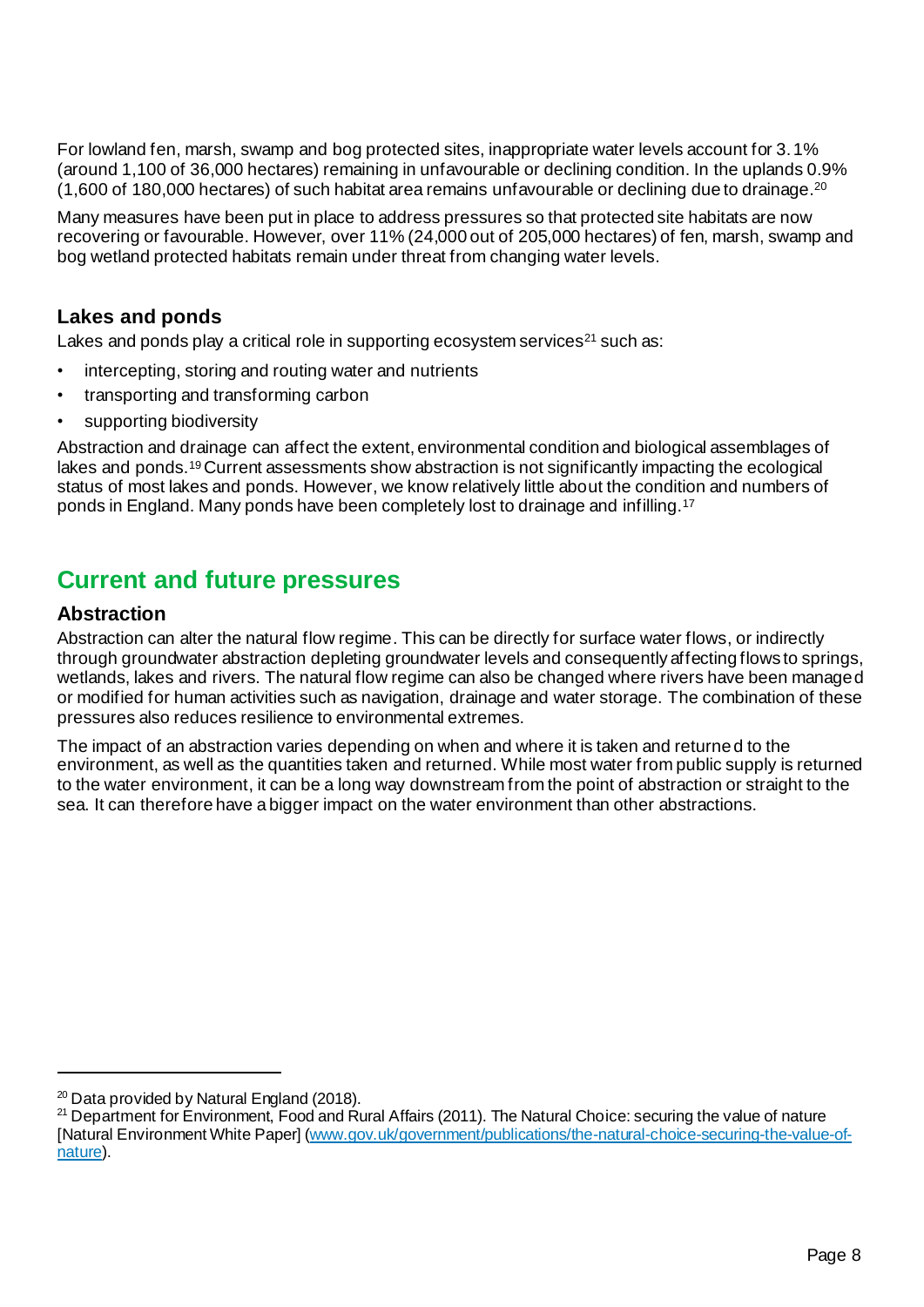Water is abstracted by a range of users, including industry, farmers and water companies. In 2016 it is estimated that abstraction by water companies for public water supply used 55% of all water abstracted from freshwater sources (non-tidal surface water and groundwater) (figure 6).

#### **Climate change**

Climate change will affect the amount and timing of rainfall that supports river flows and replenishes groundwater. It will also influence the demand for water and its quality, as well as the way land is used – all of which will put pressure on water resources. 22

Summers are likely to get hotter, significantly increasing demand for

Figure 6 Estimated abstraction from freshwaters (non-tidal) in 2016 by purpose 55% 27% 5000 10000 15000 20000 25000 30000 **Estimated abstraction (million litres per day)** Public water supply Electricity supply industry Other industry Fish farming, cress growing, amenity ponds Spray irrigation ■ Other Agriculture (excl. spray) Private water supply

water. Winters are likely to get warmer and wetter. Although average summer rainfall is not predicted to change, more rainfall may come in big downpours.<sup>3</sup> This could lead to droughts and floods, possibly at the same time. This would increase the damage caused and increase the risk of disasters such as wildfires. Increasing frequency of both drought and summer heatwaves could lead to a much higher likelihood of these extreme events occurring at the same time.<sup>23</sup>

River flows are predicted to increase in winter and decrease in summer. <sup>3</sup> Groundwater supplies may decrease over the 21st century.<sup>3</sup> Reduced summer rainfall and increased summer evaporation would negatively affect wetland plant and animal communities, particularly in rain-fed wetlands.<sup>24</sup> Increased areas of stagnant water during droughts, coupled with increased temperatures could lead to the spread of mosquito borne diseases such as dengue fever and West Nile virus. <sup>25</sup>

Treatment plants, pumping stations and sewers that are designed to cope with the past and present climate may no longer be adequate. The reliability of existing reservoirs, groundwater sources and river intakes will change. Some infrastructure, critical for providing water supplies, will be more vulnerable to flooding. Agricultural production may be negatively affected by water shortages during warm, dry summers, particularly in the south and east. Wetter autumns and winters will also reduce productivity by disrupting the timing of farm management activities, and by causing increased flooding in low-lying agricultural

<sup>&</sup>lt;sup>22</sup> Committee on Climate Change (2017). UK Climate Change Risk Assessment 2017. Synthesis report: priorities for the next five years. London: Committee on Climate Change [\(www.theccc.org.uk/wp-content/uploads/2016/07/UK-](http://www.theccc.org.uk/wp-content/uploads/2016/07/UK-CCRA-2017-Synthesis-Report-Committee-on-Climate-Change.pdf)[CCRA-2017-Synthesis-Report-Committee-on-Climate-Change.pdf](http://www.theccc.org.uk/wp-content/uploads/2016/07/UK-CCRA-2017-Synthesis-Report-Committee-on-Climate-Change.pdf)).

<sup>&</sup>lt;sup>23</sup> Zscheischler, J. and Seneviratne, S. I. (2017). Dependence of drivers affects risks associated with compound events. Science Advances 3(6), e1700263. [\(http://advances.sciencemag.org/content/3/6/e1700263.full](http://advances.sciencemag.org/content/3/6/e1700263.full)).

<sup>&</sup>lt;sup>24</sup> Acreman, M. C. and others (2009). A simple framework for evaluating regional wetland ecohydrological response to climate change with case studies from Great Britain. Ecohydrology 2:1-17. [\(https://doi.org/10.1002/eco.37](https://doi.org/10.1002/eco.37)).

 $25$  Medlock, J. M. (2015). Effect of climate change on vector-borne disease risk in the UK. The Lancet: Infectious Diseases 15:721-730. [\(https://doi.org/10.1016/S1473-3099\(15\)70091-5](https://doi.org/10.1016/S1473-3099(15)70091-5)).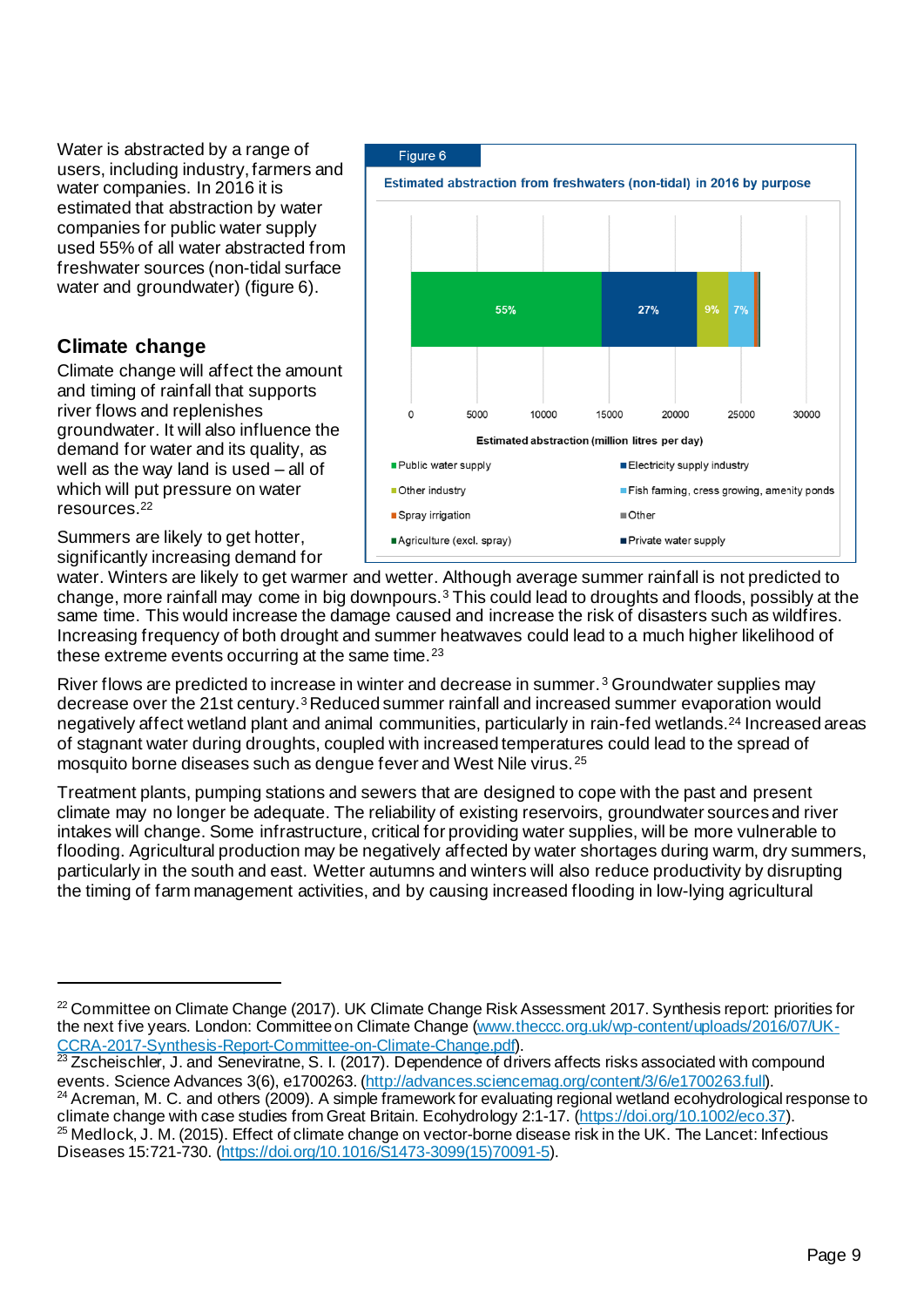areas. <sup>26</sup> Valuable ecosystem services such as biodiversity and pollination provided by well-managed agricultural land are also threatened by the impact of climate change on water resources. <sup>26</sup>

#### **Population growth**

Population growth will continue to be one of the biggest pressures on water resources. The population of England is predicted to increase to 58.5 million by 2026.<sup>27</sup> Many of the growth areas are in places where the water environment and water supplies are already stressed.

Projections suggest that if no action is taken to reduce demand and increase supply of water, most areas will not meet demand by the 2050s under high greenhouse gas emissions and high population growth scenarios. Even low population growth and modest climate change scenarios suggest significant water supply deficits by the 2050s, particularly in the south-east.<sup>28</sup>

#### **Future energy strategies**

Energy generation is a major user of water. Different choices of future energy generation and climate change mitigation strategies will therefore affect water resources in different ways.

One study has estimated that scenarios with higher nuclear or renewables investment would have much lower rates of freshwater abstraction and consumption levels by 2050.<sup>29</sup> Scenarios involving increased carbon capture and storage (CCS) would have much higher freshwater abstraction and consumption levels. This is because CCS systems require extra water to function, as well as decreasing the overall efficiency of conventional power plants and increasing the amount of cooling water needed.<sup>30</sup>

Fracking (shale gas extraction) is not likely to be a significant abstractor of water in England, but there could be local impacts in areas that are already water stressed if the industry develops. <sup>31</sup>

<sup>&</sup>lt;sup>26</sup> Morison, J. I. L. and Matthews, R. B. (eds). (2016). Agriculture and Forestry Climate Change Impacts Summary Report, Living With Environmental Change [\(https://nerc.ukri.org/research/partnerships/ride/lwec/report](https://nerc.ukri.org/research/partnerships/ride/lwec/report-cards/agriculture/)[cards/agriculture/](https://nerc.ukri.org/research/partnerships/ride/lwec/report-cards/agriculture/)).

<sup>&</sup>lt;sup>27</sup> Office of National Statistics (2016). National Population Projections: 2016-based statistical bulletin. London: Office for National Statistics

[<sup>\(</sup>www.ons.gov.uk/peoplepopulationandcommunity/populationandmigration/populationprojections/bulletins/nationalpop](http://www.ons.gov.uk/peoplepopulationandcommunity/populationandmigration/populationprojections/bulletins/nationalpopulationprojections/2016basedstatisticalbulletin) [ulationprojections/2016basedstatisticalbulletin](http://www.ons.gov.uk/peoplepopulationandcommunity/populationandmigration/populationprojections/bulletins/nationalpopulationprojections/2016basedstatisticalbulletin)).

<sup>&</sup>lt;sup>28</sup> HR Wallingford (2015). CCRA2: Updated projections for water availability for the UK: Final report. Wallingford: HR Wallingford [\(www.theccc.org.uk/publication/climate-change-risk-assessment-ii-updated-projections-for-water](http://www.theccc.org.uk/publication/climate-change-risk-assessment-ii-updated-projections-for-water-availability-for-the-uk/)[availability-for-the-uk/](http://www.theccc.org.uk/publication/climate-change-risk-assessment-ii-updated-projections-for-water-availability-for-the-uk/)).

 $29$  Byers, E. A. and others (2014). Electricity generation and cooling water use: UK pathways to 2050. Global Environmental Change 25:16-30. [\(https://doi.org/10.1016/j.gloenvcha.2014.01.005](https://doi.org/10.1016/j.gloenvcha.2014.01.005)).

<sup>30</sup> Eldardiry, H. and Habib, E. (2017). Carbon capture and sequestration in power generation: review of impacts and opportunities for water sustainability. Energy, Sustainability and Society. 8:6. [\(https://doi.org/10.1186/s13705-018-](https://doi.org/10.1186/s13705-018-0146-3) [0146-3\)](https://doi.org/10.1186/s13705-018-0146-3).

 $31$  CIWEM, 2016. Shale gas and water (2016). An independent review of shale gas extraction in the UK and the implications for the water environment. London: Chartered Institution of Water and Environmental Management. [\(www.ciwem.org/wp-content/uploads/2016/02/Shale-Gas-and-Water-2016.pdf](http://www.ciwem.org/wp-content/uploads/2016/02/Shale-Gas-and-Water-2016.pdf)).